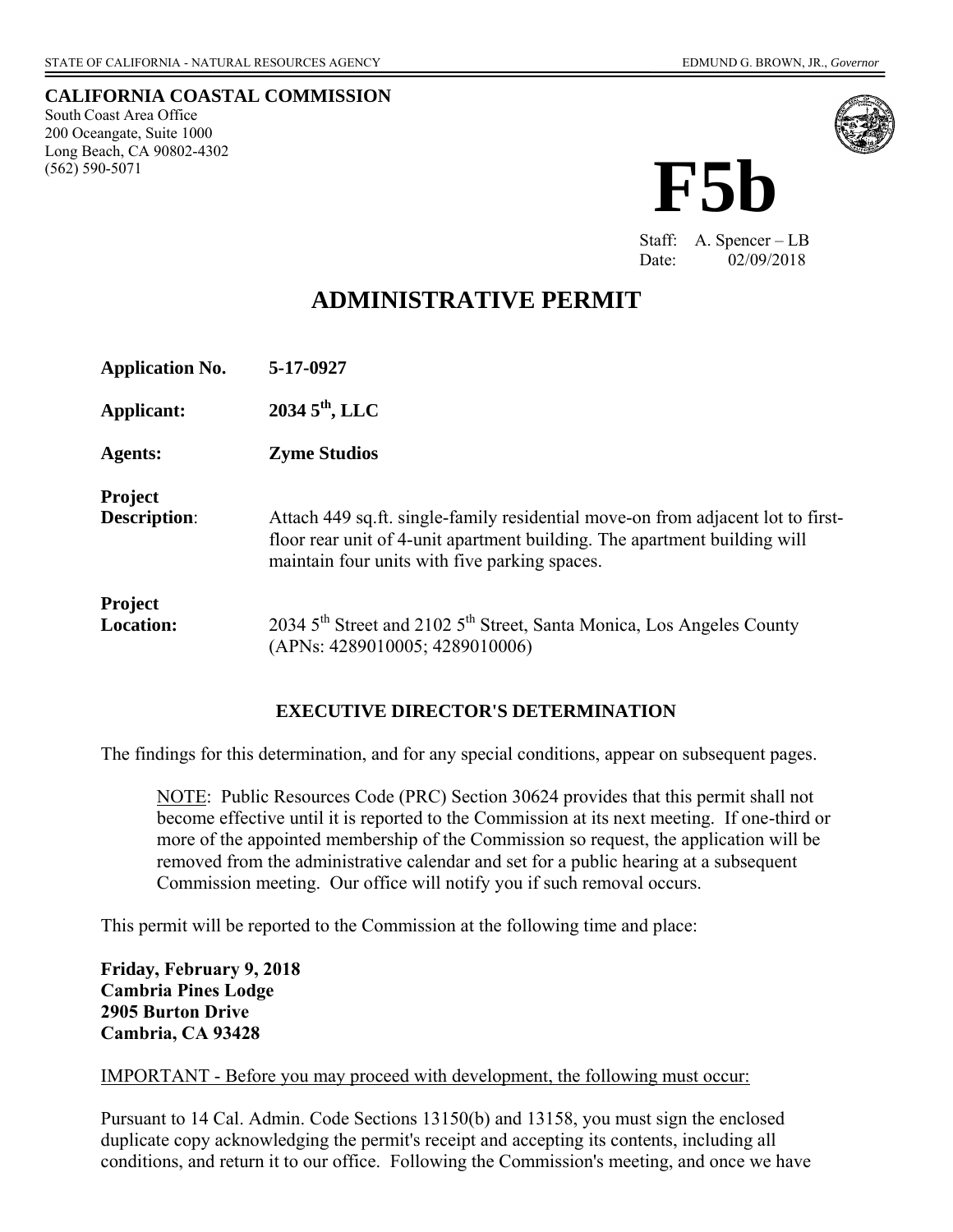received the signed acknowledgement and evidence of compliance with all special conditions, we will send you a Notice of Administrative Permit Effectiveness.

#### **BEFORE YOU CAN OBTAIN ANY LOCAL PERMITS AND PROCEED WITH DEVELOPMENT, YOU MUST HAVE RECEIVED BOTH YOUR ADMINISTRATIVE PERMIT AND THE NOTICE OF PERMIT EFFECTIVENESS FROM THIS OFFICE.**

 JOHN AINSWORTH Executive Director

 By: Amrita Spencer Title: Coastal Program Analyst

# **STANDARD CONDITIONS**

This permit is granted subject to the following standard conditions:

- 1. **Notice of Receipt and Acknowledgment.** The permit is not valid and development shall not commence until a copy of the permit, signed by the permittee or authorized agent, acknowledging receipt of the permit and acceptance of the terms and conditions, is returned to the Commission office.
- 2. **Expiration.** If development has not commenced, the permit will expire two years from the date the Commission voted on the application. Development shall be pursued in a diligent manner and completed in a reasonable period of time. Application for extension of the permit must be made prior to the expiration date.
- 3. **Interpretation.** Any questions of intent or interpretation of any term or condition will be resolved by the Executive Director or the Commission.
- 4. **Assignment.** The permit may be assigned to any qualified person, provided assignee files with the Commission an affidavit accepting all terms and conditions of the permit.
- 5. **Terms and Conditions Run with the Land.** These terms and conditions shall be perpetual, and it is the intention of the Commission and the permittee to bind all future owners and possessors of the subject property to the terms and conditions.

## **SPECIAL CONDITIONS: See pages six through seven.**

#### **EXECUTIVE DIRECTOR'S DETERMINATION (continued):**

The Executive Director hereby determines that the proposed development is a category of development, which, pursuant to PRC Section 30624, qualifies for approval by the Executive Director through the issuance of an Administrative Permit. Subject to Standard and Special Conditions as attached, said development is in conformity with the provisions of Chapter 3 of the Coastal Act of 1976 and will not have any significant impacts on the environment within the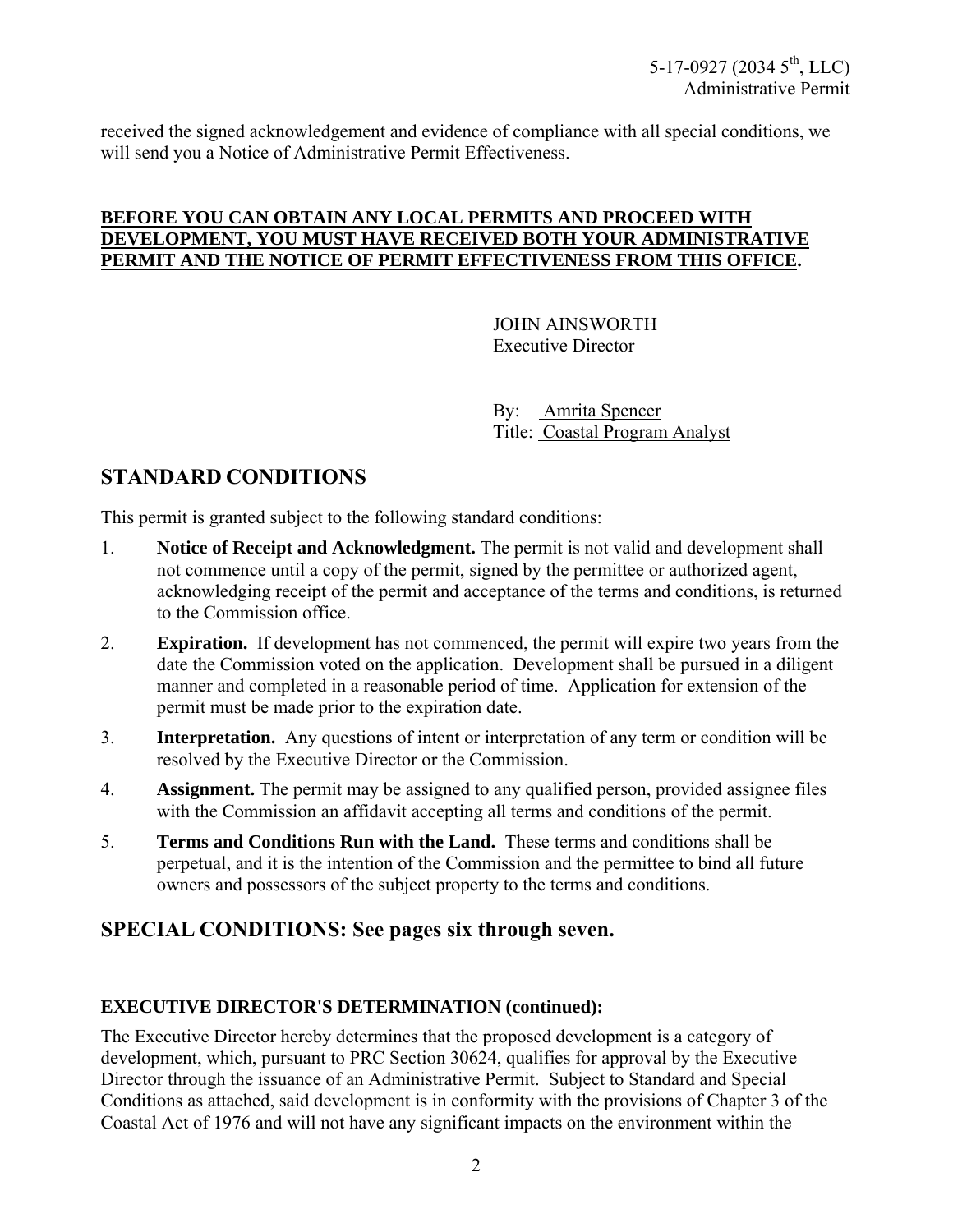meaning of the California Environmental Quality Act. If located between the nearest public road and the sea, this development is in conformity with the public access and public recreation policies of Chapter 3.

## **FINDINGS FOR EXECUTIVE DIRECTOR'S DETERMINATION**

## **A. PROJECT DESCRIPTION**

The applicant proposes the relocation of a 449 square foot single-family residence from its current lot (2102  $5<sup>th</sup>$  Street, Santa Monica) to the back of a four-plex on the adjacent lot (2034  $5<sup>th</sup>$  Street, Santa Monica). A 52 square-foot connector structure will also be constructed in order for the singlefamily residence to serve as an addition to the rear lower unit of the four-plex. The proposed project was approved in concept by the Santa Monica Planning Department on October 24, 2017.

The 2102  $5<sup>th</sup>$  Street lot currently contains two single family residences and one single-car garage [\(Exhibit 4\)](https://documents.coastal.ca.gov/reports/2018/2/F5b/F5b-2-2018-exhibits.pdf). The rear residence, which is proposed to be relocated, was constructed in 1912, long before the Coastal Act was enacted in 1976. In 2016, the City of Santa Monica designated the rear residence as a Structure of Merit due to its historic architectural significance within the city. The garage and the front residence were constructed in 1928. The front residence has been designated as a Structure of Merit, but the garage has not been designated as such. Once the rear residence is relocated, the garage will be demolished and only the front residence will remain on the lot. The project as proposed will not impact the historical nature of the front or rear residence since neither residence will be demolished or substantially altered.

The lot located on 2034 5<sup>th</sup> Street currently contains a two-story, 17 foot tall four-plex with an attached 2-car garage [\(Exhibit 3\)](https://documents.coastal.ca.gov/reports/2018/2/F5b/F5b-2-2018-exhibits.pdf). Each unit in the four-plex contains one bedroom and one bathroom. There are currently a total of 5 onsite spaces provided on the lot, all of which will be maintained. The relocated single-family residence will serve as an addition to the first-floor rear unit, converting it to a two-bedroom, two-bathroom unit. The net number of units on the lot will not change as a result of the addition; thus, the project will not result in an intensity of use on the lot.

The applicant,  $20345^{\text{th}}$ , LLC provided grant deeds that prove its ownership of the property on 2034 5<sup>th</sup> Street, Santa Monica. The applicant does not own the adjacent lot; however, the applicant provided documentation showing that 2102  $5<sup>th</sup>$  Street is owned by 2102  $5<sup>th</sup>$ , LLC and that the owner of 2102  $5<sup>th</sup>$  Street has given the applicant authorization to move the rear residence off the lot.

To ensure that 2034  $5<sup>th</sup>$  Street is developed with four units and with no intensification of the site, **Special Condition 1** is imposed to place the applicant on notice that the applicant carries out the development in strict compliance with the proposal as set forth in this application for permit No. 5- 17-0927.

The applicant also indicated that drought-tolerant, non-invasive vegetation will be used for new landscaping around the relocated residence. Additionally, the applicant will implement water efficient and conservation measures, including the use of drip irrigation and weather-based irrigation controllers, as well as high-efficiency plumbing fixtures and low flow rates required by other local and state regulations (i.e. CalGreen). **Special Condition 1** requires the applicant to ensure that drought-tolerant, non-invasive plant species are used in landscaping activities. **Special**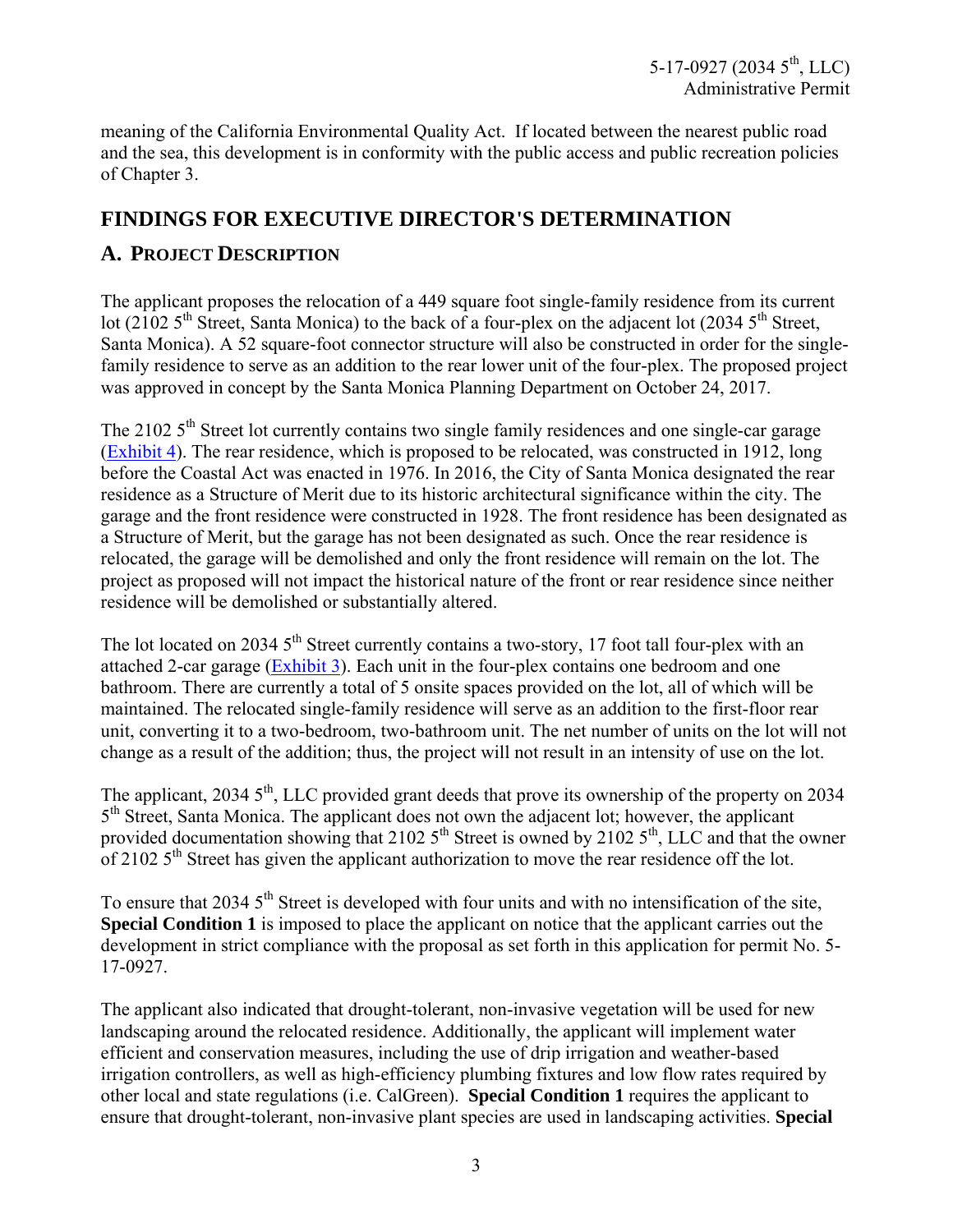**Condition 2** requires the applicant to implement best management practices to protect water quality pre- and post- construction.

As mentioned earlier, the four-plex on 2034  $5<sup>th</sup>$  Street currently has five onsite parking spaces. Two spaces are in the garage, two spaces are adjacent to the garage, and one space is located to the right of the garage. No additional parking is proposed on the  $2034.5<sup>th</sup>$  Street lot for the proposed project. Seeing that the structure was constructed in 1929, well before the current onsite parking regulations were adopted, the current parking configuration is considered to be grandfathered in with the current property. The proposed project results in a 449 square-foot addition to one unit within the four-plex. Because the net number of units will not change, no additional parking spaces are required for the proposed project. Existing public street parking will not be impacted by the addition on 2034 5th Street. **Special Condition 3** requires that the applicant maintain 5 parking spaces on the  $20345^{\text{th}}$  Street property.

The lot on 2102  $5<sup>th</sup>$  Street currently contains one enclosed parking space. The single-car garage is located at the rear of the lot, adjacent to the rear residence. Both the front and rear residences were constructed well before the current onsite parking regulations were adopted; thus, the current parking configuration is considered to be grandfathered in with the current property. The proposed project will relocate the rear residence to the adjacent lot on 2034 5<sup>th</sup> Street. Because the site has historically provided at least one parking space, that space shall be maintained. Although the garage will be demolished after the rear residence is relocated, there will be enough area to maintain the one required parking space. However, should new development occur on the 2102  $5<sup>th</sup>$  Street lot in the future, the new development will be required to provide adequate on-site parking for the existing residence and any future intensification of the site. A parking space for the front residence may be located at the rear of the property or in front of the property. Seeing as the proposed project will not impact existing public street parking in front of the  $2102\,5^{th}$  Street lot or the 2034  $5^{th}$  Street lot, and that relocation of the rear residence will not impact the current 20-foot front setback of the four-plex, Therefore, the 2102  $5<sup>th</sup>$  Street lot the 2034  $5<sup>th</sup>$  Street lot will remain consistent with the Chapter 3 policies of the Coastal Act regarding coastal access and parking.

The four-plex on 2034  $5<sup>th</sup>$  Street is located in a developed residential neighborhood five blocks inland from the beach [\(Exhibit 1\)](https://documents.coastal.ca.gov/reports/2018/2/F5b/F5b-2-2018-exhibits.pdf). There are no coastal views in the project vicinity [\(Exhibit 2\)](https://documents.coastal.ca.gov/reports/2018/2/F5b/F5b-2-2018-exhibits.pdf). The proposed project also adheres to the 23-foot building height limit [\(Exhibit 5\)](https://documents.coastal.ca.gov/reports/2018/2/F5b/F5b-2-2018-exhibits.pdf). Therefore, the proposed project complies with the coastal view and community character policies of the Coastal Act.

### **B. ACCESS**

The proposed development will not affect the public's ability to gain access to, and/or to make use of, the coast and nearby recreational facilities. Therefore, as proposed the development conforms to sections 30210 through 30214, sections 30220 through 30224, and 30252 of the Coastal Act.

# **C. WATER QUALITY**

The proposed development has a potential for discharge of polluted runoff from the project site into coastal waters. The proposed development, as conditioned by this Administrative Permit, incorporates design features to minimize the effect of construction and post-construction activities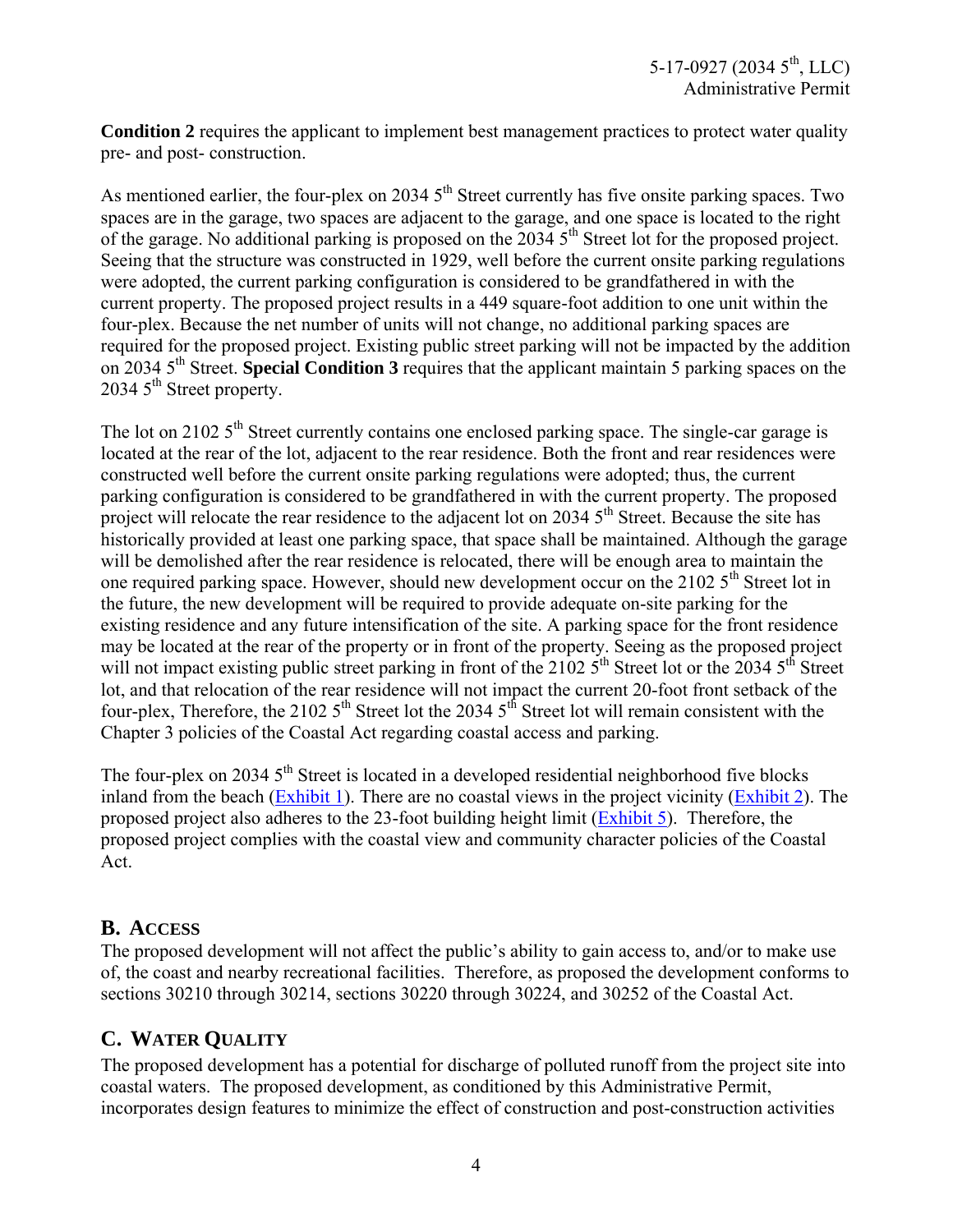5-17-0927 (2034 5<sup>th</sup>, LLC) Administrative Permit

on the marine environment. These design features include, but are not limited to, the appropriate management of equipment and construction materials, reducing runoff through the use of permeable surfaces, the use of non-invasive drought tolerant vegetation to reduce and treat the runoff discharged from the site, and for the use of post-construction best management practices to minimize the project's adverse impact on coastal waters. Therefore, the Commission finds that the proposed development, as conditioned, conforms to Sections 30230 and 30231 of the Coastal Act regarding the protection of water quality to promote the biological productivity of coastal waters and to protect human health.

### **D. DEVELOPMENT**

As proposed, the development is located within an existing developed area and is compatible with the character and scale of the surrounding area. The project provides adequate parking based on the Commission's typically applied standards. Therefore, the Commission finds that the development conforms to Sections 30250, 30251, and 30252 of the Coastal Act.

## **E. LOCAL COASTAL PROGRAM (LCP)**

Coastal Act section 30604(a) states that, prior to certification of a local coastal program ("LCP"), a coastal development permit can only be issued upon a finding that the proposed development is in conformity with Chapter 3 of the Act and that the permitted development will not prejudice the ability of the local government to prepare an LCP that is in conformity with Chapter 3. Santa Monica does not have a certified LCP. As conditioned, the proposed development will comply with the Chapter 3 Coastal Act policies. Approval of the project, as conditioned, will not prejudice the ability of the local government to prepare a Local Coastal Program that is in conformity with the provisions of Chapter 3 of the Coastal Act.

### **F. CALIFORNIA ENVIRONMENTAL QUALITY ACT (CEQA)**

The conditions in this Administrative Permit impose reasonable mitigation measures on the proposed project to reduce potential impacts to water quality, public health and coastal biological resources. As conditioned, there are no feasible alternatives or additional feasible mitigation measures available that would substantially lessen any significant adverse effects the proposed project may have on the environment. Therefore, the Commission finds that the proposed project, as conditioned to mitigate the identified impacts, is the least environmentally damaging feasible alternative and is consistent with both the Coastal Act and CEQA.

## **SPECIAL CONDITIONS**

This permit is granted subject to the following special conditions:

1. **Conformance to Submitted Plans**. Coastal Development Permit 5-17-0927 approves the addition of a 449 sq.ft. move-on from adjacent lot  $(21025<sup>th</sup>$  Street, Santa Monica) to lower rear unit of 4-unit apartment building (2034 5<sup>th</sup> Street, Santa Monica). The apartment building will maintain 4 units and 5 parking spaces. All development must occur in strict compliance with the proposal as set forth in the application, subject to any special conditions. As proposed by the applicant and conditioned, the approved development shall be constructed in conformance with the following requirements: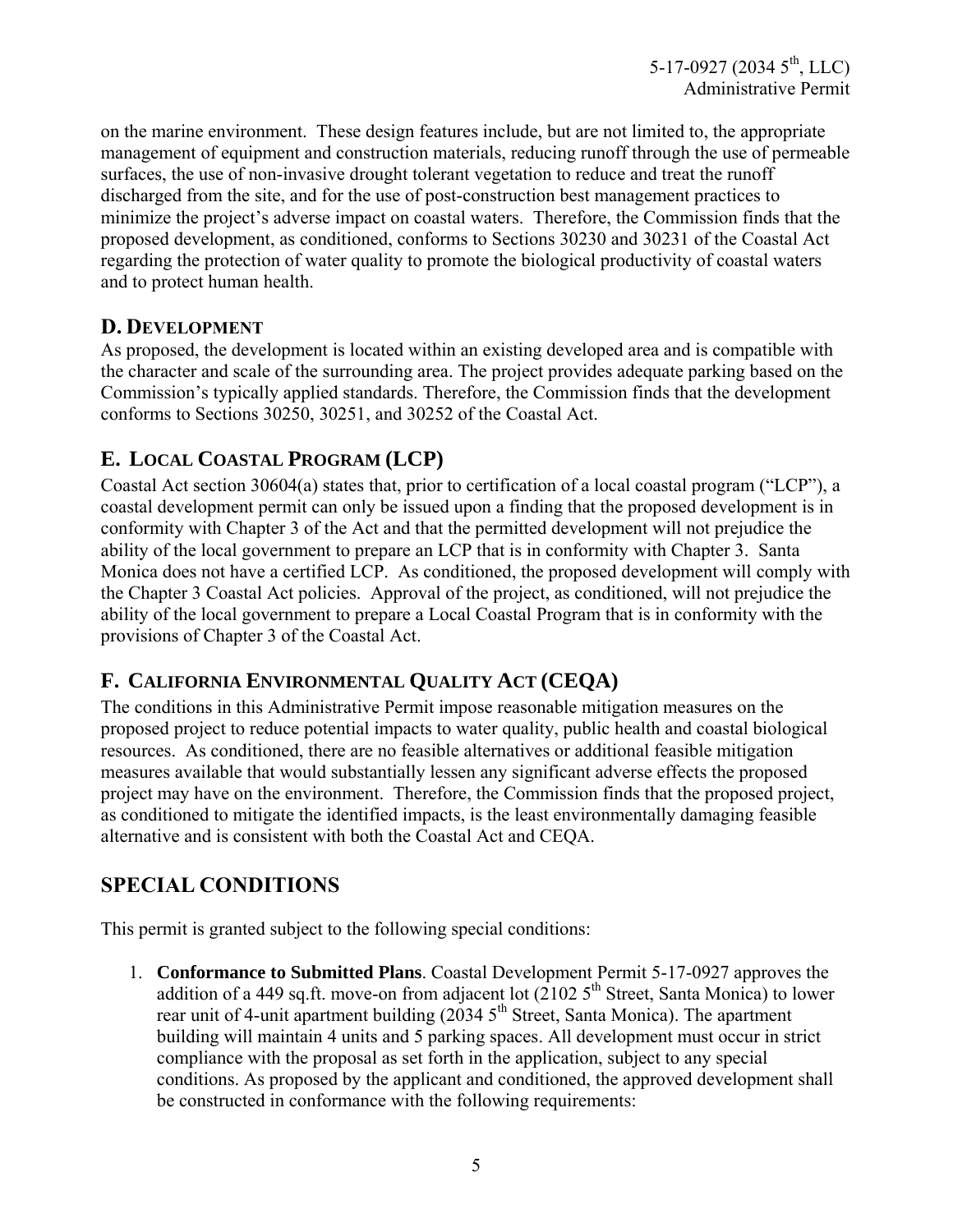- a) **Number of Units**. The permitted use of the development on 2034 5<sup>th</sup> Street, Santa Monica is limited to four residential units.
- b) **Landscaping**. No plant species listed as problematic and/or invasive by the California Native Plant Society [\(http://www.CNPS.org/\)](http://www.cnps.org/), the California Invasive Plant Council (formerly the California Exotic Pest Plant Council) [\(http://www.cal-ipc.org/\)](http://www.cal-ipc.org/), or as may be identified from time to time by the State of California shall be employed or allowed to naturalize or persist on the site. No plant species listed as a "noxious weed" by the State of California or the U.S. Federal Government shall be utilized within the property.

Any proposed change or deviation from the approved plans, including change in the number of residential units, change to parking supply or change in use, shall be submitted to the Executive Director to determine whether an amendment to this permit is necessary pursuant to the requirements of the Coastal Act and the California Code of Regulations. No changes to the approved plans shall occur without a Commission amendment to this coastal development permit unless the Executive Director determines that no amendment is required.

- 2. **Construction Responsibilities and Debris Removal.** By acceptance of this permit, the applicant agrees that the permitted development shall be conducted in a manner that protects water quality pursuant to the implementation of the following BMPs:
	- a) No construction or demolition materials, equipment, debris, or waste will be placed or stored where it may be subject to wind or rain erosion and dispersion.
	- b) All grading and excavation areas shall be properly covered and sandbags and/or ditches shall be used to prevent runoff from leaving the site, and measures to control erosion must be implemented at the end of each day's work.
	- c) Washout from concrete trucks shall be disposed of at a controlled location not subject to runoff into coastal waters or onto the beach, and more than fifty feet away from a storm drain, open ditch or surface waters.
	- d) Any and all demolition/construction material shall be removed from the site (via the alley only) within ten days of completion of demolition/construction and disposed of at an appropriate location. If the disposal site is located within the coastal zone, a coastal development permit or an amendment to this permit shall be required before disposal can take place.
	- e) Erosion control/sedimentation Best Management Practices (BMPs) shall be used to control sedimentation impacts to coastal waters during construction. BMPs shall include, but are not limited to: placement of sand bags around drainage inlets to prevent runoff/sediment transport into the sea.
	- f) Any spills of construction equipment fluids or other hazardous materials shall be immediately contained on-site and disposed of in an environmentally safe manner as soon as possible.